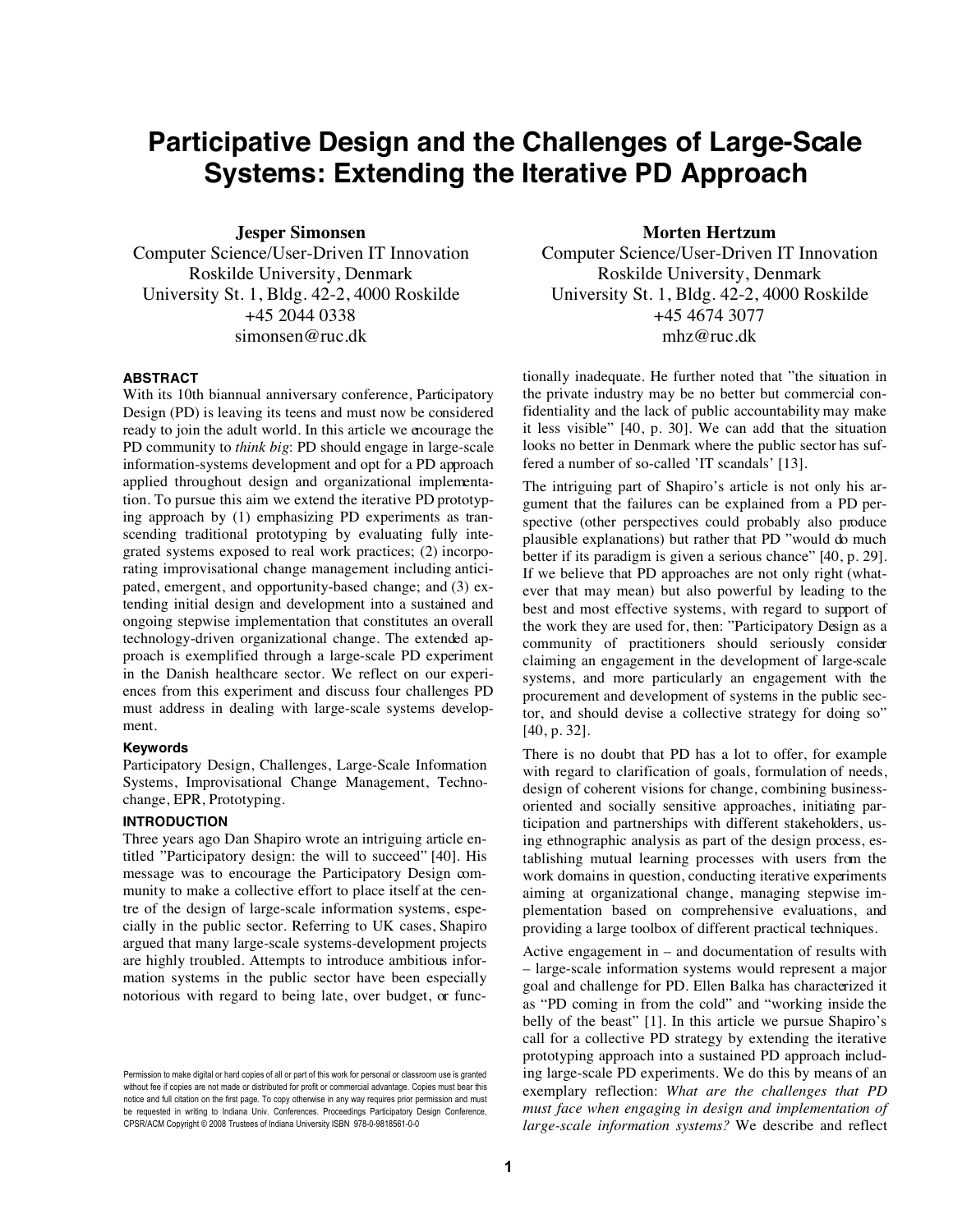on a Danish PD initiative in the healthcare sector involving a PD experiment with a Electronic Patient Record (EPR) system. The experiment was conducted by the authors in close collaboration with the vendor, CSC Scandihealth (in the following referred to as just 'CSC'), and the customer, one of Denmark's five healthcare regions, the Zealand Region ('Zealand'), in particular Zealand's EPR unit and the neurological stroke unit at Roskilde Hospital ('the stroke unit'). We describe the experiment and our experiences and lessons and present the challenges that the PD paradigm has to cope with to succeed in playing a major role in largescale information-systems projects.

## **BACKGROUND**

Over the past decades new information systems in the public and private sectors have moved from the 'back office' (systems for accounting, inventory control, handling staff and wages, etc.) to the 'front office' supporting knowledgeable and often also quite powerful users (caseworkers, clinicians, etc.) who are in direct contact with the 'customer' (citizen, patient, etc.). While back-office systems have automated and supported many routine operations and transactions, front-office systems (like EPR systems and other types of electronic document repositories) to a large degree aim at supporting ongoing communication, coordination, collaboration, and decision-making. Technological changes introduced into these relatively autonomous frontoffice users' work practices are known to be unpredictable and characterized by having an uncertain, open-ended, complex and flexible nature [36]. The overall change process is constituted by an ongoing process made up of opportunities and challenges that continue to evolve when using the system [31, 32].

PD is characterized by the aim of establishing mutual learning situations between 'users' and 'designers' [9]. There is a need for a sustained PD approach that allows the organization to experiment and learn – not only as part of the initial design but also as part of the organizational implementation and use of the technology. Such an overall design process that includes, and transcends, the technical implementation of the technology has been described by Markus [31] as technochange management and (in particular) as a technochange prototyping approach. Technochange combines large IT projects with organizational change programs to produce technology-driven organizational change: "Here what is to be prototyped is not just a technical solution *or* just an organizational change, but both together" [31, p. 17]. The technochange prototyping approach may be considered as using the traditional iterative prototyping approach as an overall model for organizational change.

## **PREVIOUS PD PROJECTS**

Iterative PD experiments using various sorts of mock-ups and prototypes have been conducted for decades. But a review of the PD literature reveals that most PD experiments have been restricted to small-scale systems (often driven by researchers) [19, 35] or to the initial parts of larger-scale information-systems development followed by a conventional contractual bid [9, 29]. Recently, however, a growing number of PD experiments include both initial design and real-use evaluations [5, 12, 15, 25, 26, 37]

In the Florence project [7] researchers succeeded in supporting nursing work through a PD approach that covered the entire development and implementation process. The developed information system was, however, small-scale. Conversely, the UTOPIA project [20] concerned a largescale information system but included initial design only. Large-scale information systems have also been undertaken in the Danish Radio [30] and Maersk shipping [17] projects. In these projects the PD approach included initial design and prototyping but was followed by a contractual bid and a conventional procurement and implementation process. In another large-scale project the aim was to develop an internet and smartcard-based system for European citizens [35]. This project combined a PD approach to the initial design with technology assessment of case studies of other smartcard technologies. Furthermore, PD approaches have proven successful in identifying and resolving workpractice problems occurring after the initial implementation of new technologies. This was for example the case with a study of automatic drug-dispensing machines and keyboard trays at a Canadian hospital [2].

Arguments for conducting PD experiments that transcend initial design have been raised in relation to usability laboratories (e.g., the design collaboratorium [12]) and systems development methodologies (e.g., cooperative experimental systems development (CESD) [22]). CESD has, for example, been used in the Great Belt project [23] where researchers developed a generic CSCW prototype for a large engineering company. However, the prototype was, apparently, not evaluated in real use. Other recent projects include socio-technical experiments with so-called pervasivecomputing devices exposed to real-life testing in hospital settings [25]. In these projects researchers have experimented with patient records deployed on tablet PCs and awareness information on mobile phones [25] as well as with coordination support for operations by means of large interactive displays [5, 26]. The WorkSpace project [15] may be an exception among PD projects by realizing a commercial software product for landscape architects – institutionalized in a company owned by the researchers (www.43d.com).

# **IMPROVISATIONAL CHANGE MANAGEMENT**

If PD is to transcend initial design and product development and play a role in the organizational implementation of new large-scale information systems then an improvisational strategy appears to be required [10, 18]. Orlikowski and Hofman [36] characterize improvisational change management by distinguishing between three kinds of change: anticipated, emergent, and opportunity-based. *Anticipated change* is planned ahead and occurs as intended by the originators of the change. *Emergent change* is defined as local and spontaneous changes, not originally anticipated or intended. Such changes do not involve deliberate actions but grow out of practice. *Opportunity-based changes* are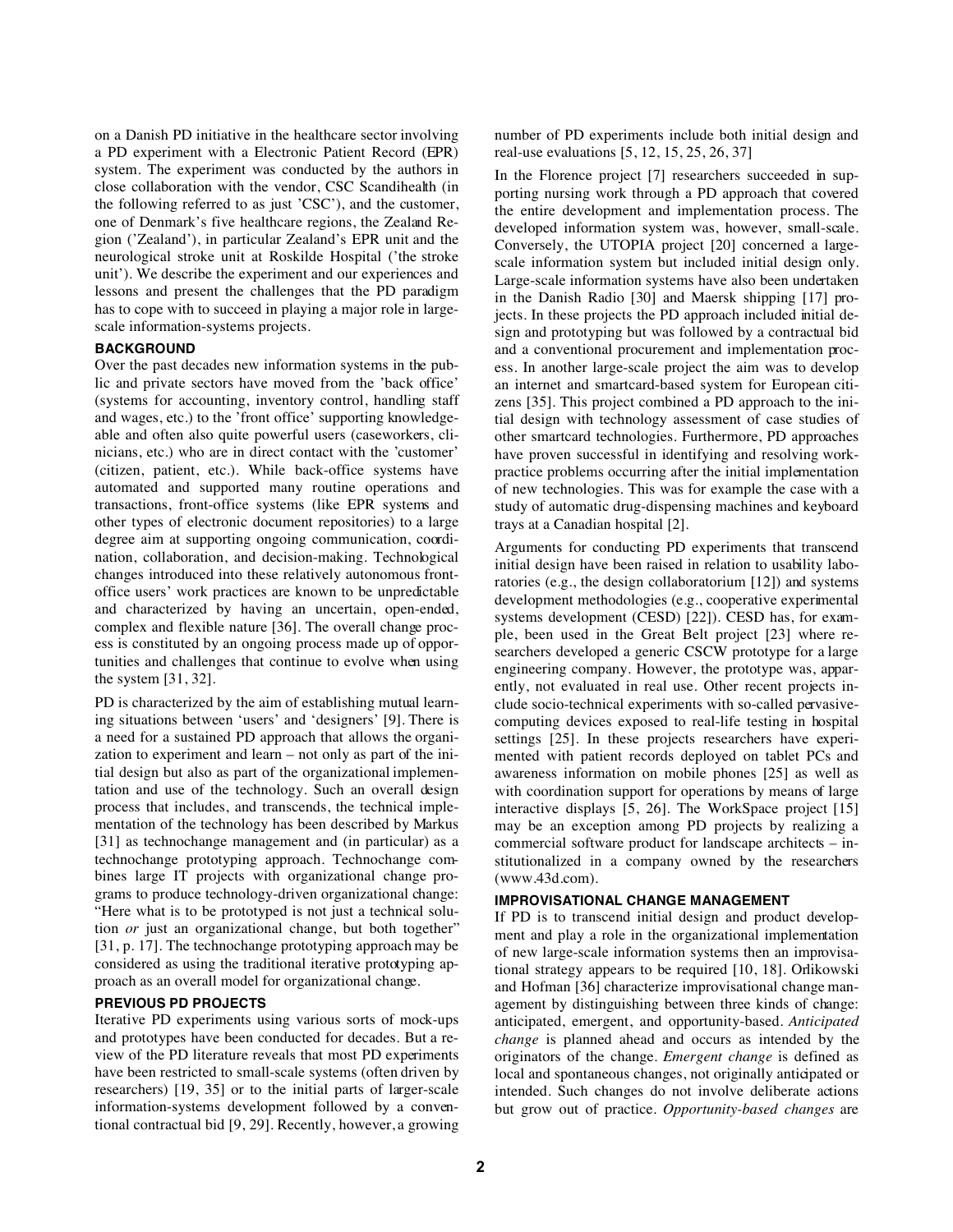purposefully introduced changes resulting from unexpected opportunities, events, or breakdowns that might arise after the introduction of a new information system: "Over time, however, use of the new technology will typically involve a series of opportunity-based, emergent, and further anticipated changes, the order of which cannot be determined in advance because the changes interact with each other in response to outcomes, events, and conditions arising through experimentation and use" [36, p. 13].

Orlikowski and Hofman [36] suggest adopting an improvisational change model that incorporates the evolving capabilities, emerging practices, and unanticipated outcomes and establish mutual learning situations based on practical experience, responding to unexpected outcomes and capabilities, and adapting both the technology and the organization as appropriate.

Emergent and opportunity-based changes are widely noted in PD projects (e.g., [7, 12, 20]), but there has been surprisingly little focus on managing and learning from such changes over longer periods of time. Change management has, however, been studied in relation to tailoring in the AT project [11, 44]. While the planned change involved that inspectors at the studied labor inspection service were introduced to text processing and thereby took over many typing tasks from the secretaries, tailoring and standardization evolved in emergent and opportunity-based ways. Some inspectors started developing templates of standard forms. Initially, these forms were merely for personal use but they quickly spread to other inspectors. This emergent change made it apparent that more robust templates were needed if they were to be sharable. Thus, an opportunitybased change was triggered, during which a number of templates and button panels were developed and distributed among the inspectors. While this improvisational process is acknowledged, it remains unclear how PD may actively embrace and manage such a process in a manner where emergent changes are nurtured, identified, and gradually turned into opportunity-based, organization-wide changes.

In the POLITeam project [37], the main improvement of the work process of vote preparation was the parallelization of a previously sequential process. Neither project members nor interviewed users had, however, recognized this improvement opportunity prior to installation of the system. It was realized, "rather accidentally" [37, p. 207], several months after installation and led to an opportunity-based change in the workflow. In spite of its large scale and long duration the POLITeam project does not appear to systematically facilitate improvisational change management. Instead, the occurrence of emergent changes is explained partly by uncertainty about the extent of planned changes. If planned changes are adopted at a large scale they may occasion emergent changes that would not otherwise be feasible. Thus, success at managing planned changes may increase, rather than decrease, improvisational change.

Finally, the extensive PD work on the BSCW system illustrates how the organizational consequences of introducing such a generic system may differ radically depending on whether the involved work is distributed co-authoring [28], educational courses [41], or community building among Iranian NGOs [39]. Today, large-scale information systems have changed from being standard, one-size-fits-all systems to an 'era of configurability' [3] offering flexible, generic systems [4] that can be configured to support individual needs in a manner comparable to the ongoing configuration of BSCW. This emphasizes the diversity of change that may emerge and the impossibility of anticipating all of them.

## **A SUSTAINED PD APPROACH**

The improvisational model for change management [36] entails that to engage in large-scale information-systems projects PD approaches will have to integrate design and development with organizational implementation. This is necessary to obtain data and experiences from real use during design and development and thereby iteratively (1) evaluate progress on planned changes, (2) become aware of emergent changes, and (3) turn selected emergent changes into opportunity-based or new planned changes. While progress on planned changes is a means to ensure that system possibilities get incorporated in actual work practices, turning emergent changes into opportunity-based changes is a means to ensure that work practices are changed in relevant ways. Our proposed PD approach is illustrated in Figure 1. The sustained PD approach is an extension of the iterative prototyping approach. It emphasizes evaluation of systems through exposing them to real situated work practices [43] and consists of stepwise implementation of technologydriven organizational change.



Figure 1: Outline of a sustained PD approach.

The PD approach outlined in Figure 1 resembles the taskartifact cycle [16] where the starting point of an iteration is the changes that are anticipated and aimed for. The anticipated changes are further specified, for example in terms of effects of using the system. The system (or a part/prototype of it) is then implemented and tried out under conditions as close as possible to real use. Actual use of the system allows for emergent and opportunity-based changes to occur. Finally, evaluation of using the system informs subsequent iterations. This includes that selected emergent changes are turned into opportunity-based and new anticipated changes.

In the following we describe our proposed PD approach by presenting a large-scale PD experiment that exemplifies the four elements depicted in Figure 1.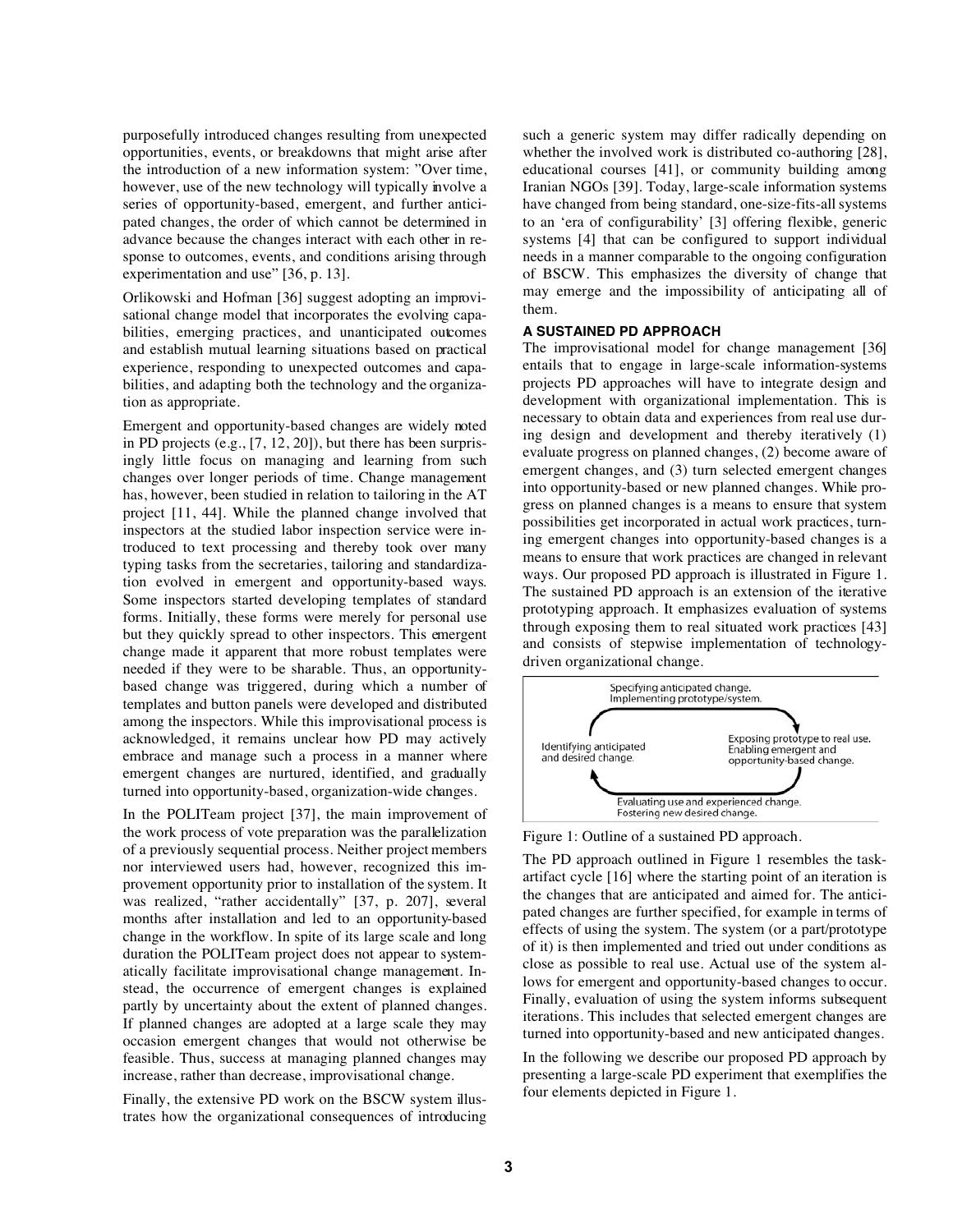# **THE PD EXPERIMENT**

The background for Zealand's involvement in the PD experiment was recent experiences from implementing an EPR module for managing the prescription and use of drugs ('OPUS'). OPUS has about 10000 users and runs on more than 1000 PCs, mostly laptops. OPUS was developed by CSC with a traditional top-down strategy and was implemented at all hospitals in the region during 2003-2006. The EPR unit was surprised by the high number of problems that arose during the organizational implementation of the system. There were long-standing technical problems related to poor performance, usability problems leading to unsophisticated and erroneous use of the system, and clinicians were reluctant to comply with the workflows and procedures related to the new ways of managing drug administration [21]. The EPR unit had produced and distributed new procedures for how to administrate drugs with the new system. When the system was introduced at a ward these procedures were supplemented by a training course and for two weeks EPR-staff was present as support personnel. The experience, however, was that this was far from sufficient to bring about the intended changes in work practices.

To analyze the implementation of OPUS, the EPR unit started to collaborate with the authors in Fall 2004. Based on these analyses, the EPR unit decided to apply the sustained PD approach for their next EPR module, the dinical process module. This EPR module supports clinical documentation and decision making and comprises the ongoing documentation of medical patient information made by the clinical staff (physicians, nurses, therapists). Today, this clinical documentation is (throughout Denmark) mainly paper-based. The EPR unit decided that a clinical process EPR module could not be successfully implemented unless it was positively welcomed by the clinicians – especially the physicians who are the most powerful group of clinicians.

To initiate the deployment of the PD approach a large-scale PD experiment was conducted, involving a close collaboration between CSC, Zealand, the stroke unit at Roskilde Hospital, and the authors:

*CSC* constituted the vendor organization in charge of developing, implementing, and testing EPR solutions in terms of IT infrastructure and applications as well as critical clinical processes. CSC provided – free of charge – Zealand with access to their newly released EPR platform. The platform is based on the Oracle® Healthcare Transaction Base which is highly configurable and suited for prototyping. CSC was responsible for system development, installation, configuration, data migration, and extensive support during the experiment where the system was in use. CSC's interest was to experience how to configure a clinical process EPR module in participation with clinicians and to test how their solution would work in a real clinical process. In particular, CSC's interest was to get a real-life reference installation of their system for use in a bid with another Danish healthcare region. Due to this interest CSC invested considerable resources in the experiment and also demanded that the experiment was completed in 2005.

*Zealand* constituted the customer organization defining the needs and desired outcomes from using the system as well as providing access to a clinical department for evaluating the EPR system. Zealand was responsible for preparing the clinical department for participation in the experiment, including training of the clinical staff. Zealand's general interest was to start the deployment of the PD approach and gain experience with documenting clinical utility value. In particular, Zealand's interest was to evaluate whether CSC's EPR solution could perform satisfactorily, be integrated with other clinical systems, and meet the expectations of the clinicians. Zealand demanded that the system was evaluated at a critical care unit (the stroke unit) where malfunctions and inconveniences cannot be tolerated. Based on experiences from the OPUS system they also demanded that bed-side registrations were supported by portable PDAs.

*The stroke unit* at Roskilde Hospital constituted the test site. Stroke is a leading cause of death and chronic disability in most industrialized countries. Roskilde Hospital is a medium-sized Danish hospital with a neurological ward that includes an in-patient stroke unit with nine beds. The stroke unit treats approximately 650 acute-stroke patients a year, plus approximately 200 patients that turn out not to have suffered a stroke. The stroke unit was chosen as representing a critical care unit with well-documented patient trajectories of high quality. This was regarded an asset for the experiment because an initial design of the clinical process EPR module could partly be based on this documentation. The experiment required that all paper-based patient records in the stroke unit were replaced with the EPR system for a five-day period. This necessitated thorough planning, including development of new EPRsupported patient trajectories, and training the clinical staff in using the system and working according to the revised patient trajectories.

*We* (the authors and participating researchers) were responsible for evaluating the experiment. We facilitated the collaboration, participated in developing and refining the PD approach, and investigated its initial use. Our interest was to use the case as empirical input to our ongoing research program on 'Effects-driven IT development'. The experiment should provide empirical input to two related research questions: How can desirable effects be identified and specified in collaboration with the clinical staff, and how can realistic experiments be conducted using EPR systems during real clinical work? In particular, we were responsible for identifying and specifying the desired effects in participation with the clinicians, for developing methods for capturing these effects, and for designing, managing, and facilitating the experiment in order to evaluate usage effects.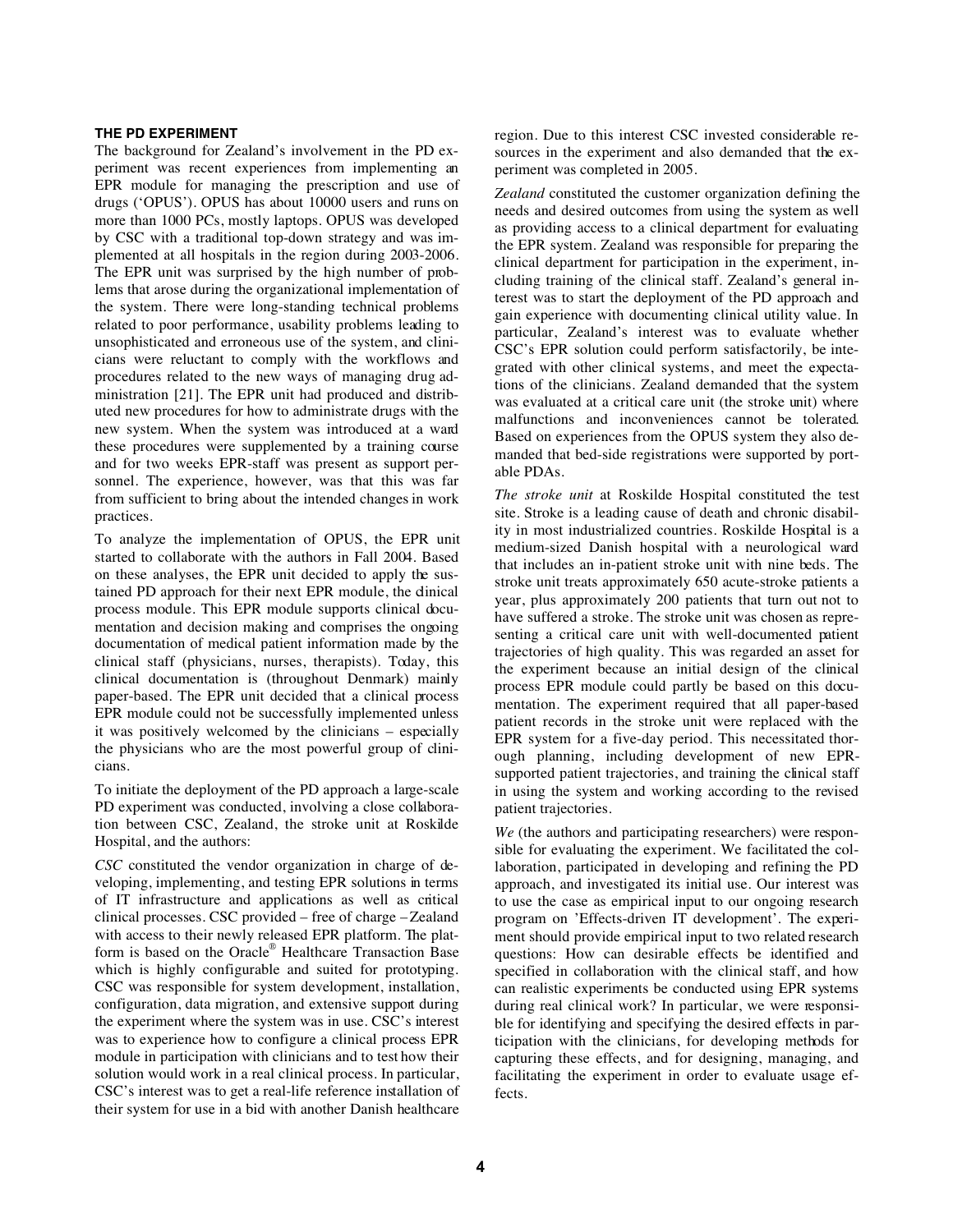The PD experiment was completed during Fall 2005. Referring to Figure 1 we describe the process of applying the PD approach.

### **Identifying anticipated and desired change**

The overall anticipated change that the experiment aimed for was to implement a fully IT integrated EPR that included support for the clinical process and replaced all paper-based patient records. The clinicians at the stroke unit specifically requested improvements in obtaining patient overview and in their mutual coordination. Stroke is one of the diseases included in the Danish National Indicator Project [34] providing a national scientific database for monitoring and improving medical care (the NIP database). The management of the stroke unit voiced a need for improving the quality of the unit's reportings to the NIP database. On a national level it is also a long-term aim to increase the structuring and standardization of the content of patient records as part of the development of EPR [14]. In response to this overall political objective, the EPR unit wanted to introduce an initial limited structure of the nursing record.

#### **Specifying anticipated change**

The anticipated changes were specified in the first part of the experiment (August to October) through five full-day PD workshops where clinical staff in cooperation with designers from CSC and project managers from the EPR unit designed and configured the EPR system. Main parts of the system were designed through up to three iterative events: At one workshop, mock-ups were drawn on flip-over charts. At the following workshop, a preliminary noninteractive PowerPoint prototype was discussed. Finally, at a third workshop, a running prototype was demonstrated, discussed, and evaluated.

Our role at the workshops was to facilitate in defining the clinicians' needs for support stated in terms of the effects they wanted from using the system. The clinical staff comprises physicians, nurses, and therapists. Physicians and nurses were from the beginning represented at the workshops because they are the core clinicians at the stroke unit. On any shift one physician is in charge of the medical treatment of the patients and one nurse is the leader of a team of 2-4 nurses and auxiliary nurses. At the third workshop, the therapists were included but (partly due to their late involvement) this staff group's influence on the design remained marginal.

In their requirements the physicians and nurses focused on two aspects central to their work, namely their continual creation and recreation of an overview of the status of the individual patients and the coordination among the clinicians, within as well as across staff groups. Overview and coordination are particularly prominent in relation to three clinical activities:

- Team conferences. Every morning on weekdays physicians, nurses, and therapists meet for about 15 minutes to walk through the admitted patients.
- Ward rounds. After the team conference the chief physician starts his or her ward round, which consists of

medically assessing each patient and adjusting the treatment and care accordingly.

Nursing handovers. At the start of every nursing shift the nurses meet for about 45 minutes to walk through the admitted patients and coordinate activities.

Through the PD workshops a number of desired effects were specified by the clinicians. What the clinicians wanted from the EPR system was essentially support during the three activities mentioned above. All clinicians requested coordination support. The chief physician wanted, for example, to be able to complete the daily ward rounds as a "one-man show" (without an escorting nurse), where all information and coordination with other clinical staff was done through the EPR system. This effect was given high priority because the nurses are busy and have little time left for escorting the chief physician during the long-lasting ward round. An additional reason for giving this effect high priority was one of CSC's a main motivations: To obtain a reference with a satisfied chief physician in relation to their bid with another region. Improved patient overview was defined as a desired effect especially in relation to the team conferences and nursing handovers. In addition, the EPR unit required an increase in the structuring of the nurses' recordings and required prompt response times to evaluate the performance capabilities of CSC's new development platform. Finally, the quality of the NIP reportings was to be improved, as requested by the stroke unit's management. The clinicians often forgot to record NIP data and a medical secretary spent considerable time obtaining them from the clinicians after the patients had been discharged.

#### **Implementing prototype/system**

In November through December, CSC undertook the technical implementation of the EPR system, along with interfaces to various systems currently used at the hospital (laboratory systems, patient administrative system, OPUS, etc.). A number of tests and reconfigurations of the system (using sample patient data) were made in parallel with training the clinical staff in the use of the system. By the end of November five years of patient data (in total more than 26 million data records from more than 300,000 patients) were migrated to the system. This allowed access to previous patient records even for patients that would be hospitalized during the experiment. It also provided a data load that enabled a realistic evaluation of system performance.

# **Exposing prototype to real use**

The trial period, where the EPR system was in real use, took place in December and lasted five days. During this trial period all clinicians at the stroke unit used the EPR system 24 hours a day, and the system replaced all paper records for all patients. The system involved stationary and portable PCs, PDAs for bedside measurement of patient parameters (temperature, blood pressure, etc.). Furthermore, the team conferences and nursing handovers took place in a dedicated room where the EPR was provided as a large shared display by projecting a PC screen onto the wall using a ceilingprojector.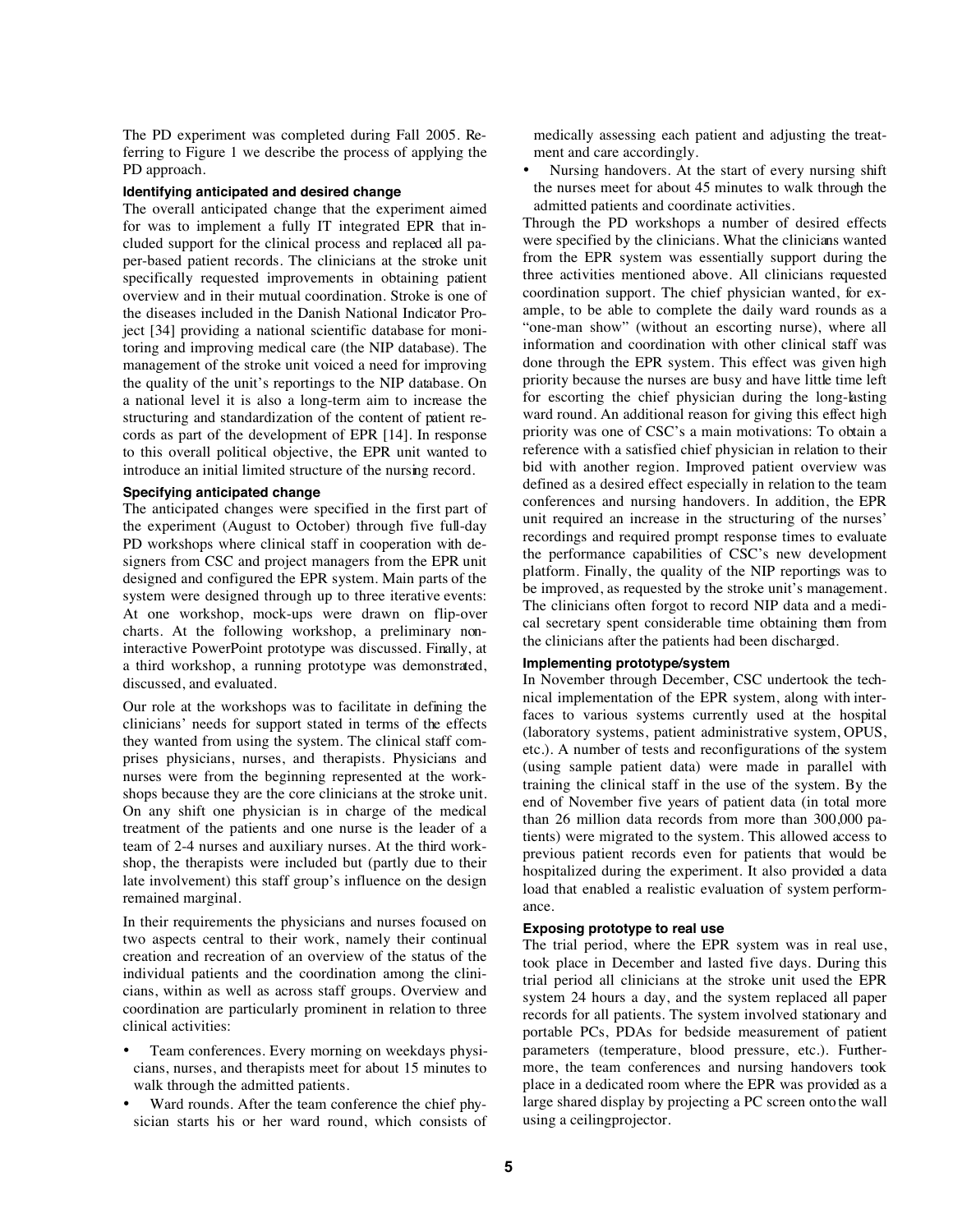The system simulated a fully integrated EPR system, not expected to be in operational use in Denmark until years from today. Transactions involving other wards not included in the experiment were simulated by a Wizard of Oz process [33]. A back office was established and staffed 24 hours a day. Patient-record entries that involved paper transactions with other wards were initiated in the EPR system by the clinicians. The back office continuously monitored the system, identified such entries, mailed them in the conventional fashion, waited for the results to arrive, and immediately typed them into the EPR system. Thus, the clinicians at the stroke unit experienced the EPR system as if all transactions were fully IT supported.

To safeguard against troubles and misunderstandings, which might have entailed risk to patient health, the clinicians were supported by 'shadows', who were present 24 hours a day. The shadows were CSC employees and staff from Zealand's EPR unit, all with a clinical background and detailed knowledge of the EPR system.

During the trial period we observed 5 team conferences and 9 nursing handovers, all performed using the EPR system. Prior to the trial period we had observed 7 team conferences and 6 nursing handovers to get acquainted with these work situations. In total, the observations comprised 16 hours of clinical work involving 35 patients and more than 20 clinicians. Each observation was done by one researcher acting as an observer participant [8], i.e. sitting in the room where the handover or team conference took place, while being as unobtrusive as possible. All observations were documented by the authors in written notes. Selected sessions were audio and video recorded, in parallel with a recording of the full-motion screen interaction with the EPR system. Seven clinicians were interviewed during the trial period in relation to the observations, including interviews immediately after an observation to clarify and elaborate key issues and interviews after the trial period to verify details and interpretations. Finally, all participating clinicians received a small diary booklet and were encouraged to record any observations, proposals, and remarks they deemed relevant.

### **Enabling emergent and opportunity-based change**

The five-day trial period made it possible to test the EPR in real use enabling emergent and opportunity-based change. Though the trial period was short we observed both emergent and opportunity-based changes. Emergent changes included that the traditional oral way of informing about patient status changed to collectively reading the information on the large shared display used for team conferences and nursing handovers. As a result of being able to collectively read the patient record on the shared display, we further observed that the clinicians initiated collective investigations of the patient record during these activities. At the nursing handovers we observed before the trial period, the patient record was only seen by the nurse team leader, who held the patient record in her or his hand and conveyed the status of the patient by reading key information out loud; the other nurses listened to this oral presentation. During the trial period the patient record was projected on the wall and repeatedly inspected by all nurses present at the handovers, and they collectively participated in interpreting the status of the patient.

As an example of an opportunity-based change the nurses managed to make their observations more visible at the team conferences: Halfway through the trial period the nurses initiated a change in the team conference screen – adding a panel specifying their observations relevant for the conference. In this way, the nurses' observations became more salient to the clinicians as they were forming their overview of the status of the patients. The observations shown in the new panel was entered by the nurses at the handovers preceding the team conference.

# **Evaluating use and experienced change**

The evaluation included analysis of our observations, interviews, and questionnaires along with diaries completed by the clinicians during the trial period, follow-up interviews, analysis of system response times, a full-day seminar, and the writing of a comprehensive report with contributions from all involved parties – the stroke unit, CSC, the EPR unit, and us. The evaluation of the anticipated changes included a quantitative analysis that verified a number of positive effects [27]. For example, the chief physician did manage to complete his ward round as a "one-man show".

The quality of the reportings to the NIP database did not change: This turned out to be a far more complex task than anticipated. CSC had considered the inclusion of the NIP reportings in the experiment an easy target to meet, merely requiring entry fields for capturing the relevant data at the source. Now they realized that the process of capturing such data involves that specific clinicians attend to these data at the right time. This entails a need for sophisticated support in terms of notifications.

To CSC, the major result of the experiment was the implementation of a fully integrated EPR that performed well throughout the trial period without technical breakdowns. Hereby CSC got a valuable reference proving that they have a highly configurable EPR platform that can deliver satisfying response times. Three months later CSC won the bid for the clinical process EPR in the North Jutland region of Denmark.

## **Fostering new desired change**

CSC's EPR platform had been under development for years and subjected to numerous usability tests. The configured EPR system had been iteratively evaluated during the workshops and as part of the training sessions prior to the trial period. Even though the trial period lasted only five days, 183 out of in total 482 requests for changes and improvements to the EPR system were recorded during this period where the system was for the first time exposed to real clinical work. While the EPR system tended to focus on provision of information about patients (e.g., in order to provide clinicians with an overview of patient status), the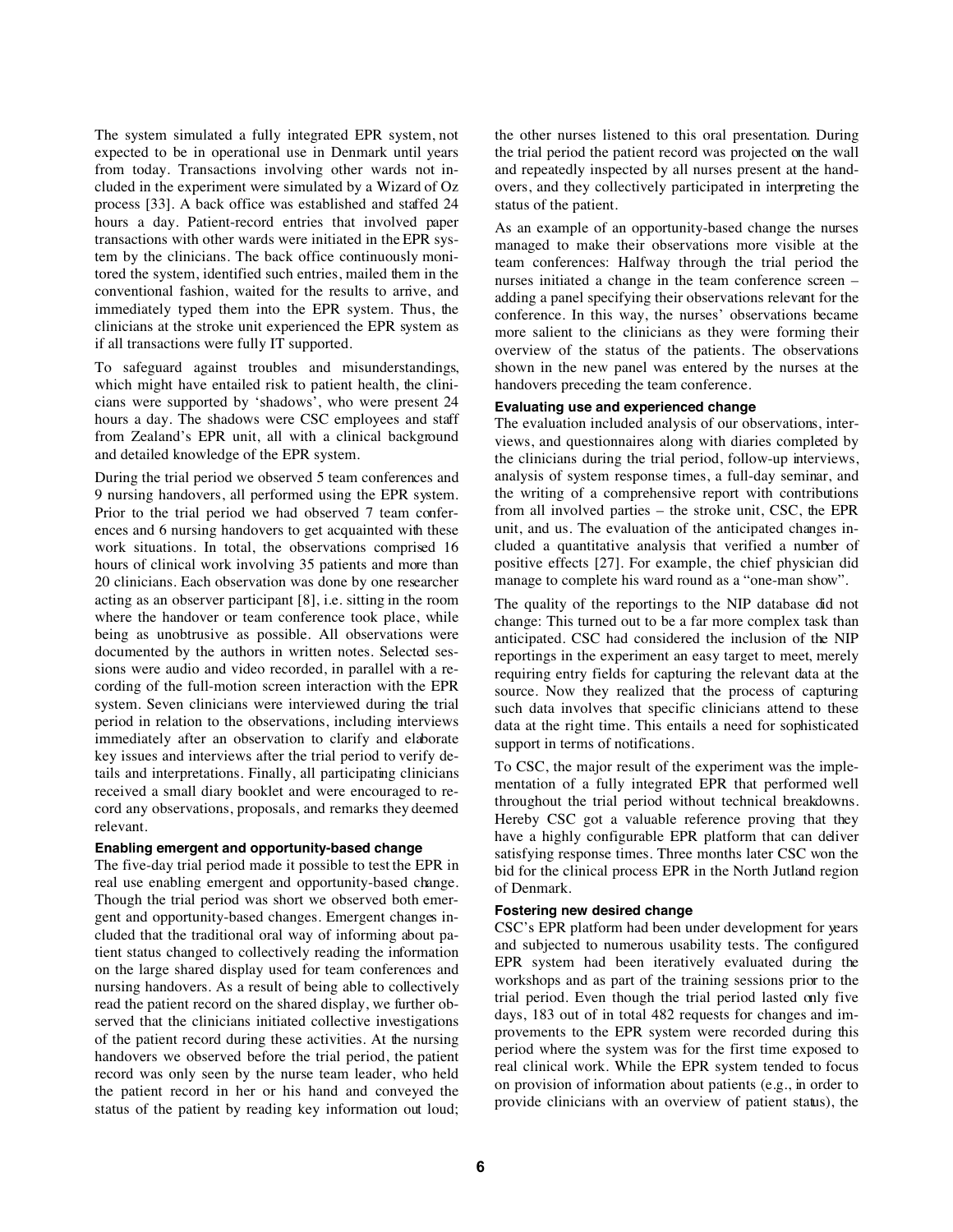trial period revealed additional needs for support of the clinicians' coordination of their activities.

Using the large shared display during the team conferences and nursing handovers resulted in various unanticipated changes (and related requests for further support) including (as described above): The change from oral presentation to collective reading of patient records; initiation of collective investigations of patient records; and that nurses' observations became a prominent part of the shared agenda during team conferences. As a direct consequence of the clinicians' requests for coordination support, CSC initiated the design of a completely new EPR module supporting task allocation and management.

After the experiment the nurses furthermore requested the addition of more structure to the nursing record. This was a direct result of their experiences of how structured nursing observations became part of the agenda during team conferences. This request came as a surprise to the EPR unit who expected that the nurses would resist rather than request increased structure in their documentation.

#### **CHALLENGES FOR PD**

*THINK BIG* was the slogan with which Michael Hammer [24] introduced the business process reengineering revolution. We argue that the PD community should think big by applying a sustained PD approach to large information systems. The PD experiment described in this article consumed relatively many resources. A total of 4249.5 hours were spent by the four partners in the course of the experiment, which lasted five months. A prime reason for this was the sophistication required from the EPR system because it was to be evaluated during real use, affected all groups of clinicians at the stroke unit, was used repeatedly by the clinicians during their shifts, handled information pertinent to their work, and concerned a domain in which mistakes may have severe consequences. Relative to the budget of a full future development and deployment of an EPR system in Zealand (expected to be beyond US\$ 20 million), the experiment was, however, a minor expense.

Extending an iterative PD approach beyond initial design (as outlined in Figure 1) raises the overall challenge of how to manage this improvisational and relatively open-ended process. We can identify at least four major challenges in managing such a sustained iterative process. These challenges are further discussed below.

## **Obtaining appropriate conditions and focus for PD**

Important *conditions* must be present in order for PD to gain a main role in large-scale projects. In our experiment the customer (the EPR unit) had become ready for a PD approach through their earlier experiences with the drug administration module OPUS. The manager of the EPR unit (with a background as a physician) was further aware that the clinical process EPR could not (as in the case of OPUS) be designed as a one-size-fits-all standard system. The vendor (CSC) on the other hand had a new and highly configurable EPR platform and an urgent need to prove its ability and obtain a satisfied reference. Finally, the cus-

tomer and the vendor knew each other from the development and deployment of OPUS. This mutual knowledge laid the ground for the close partnership and collaboration required by the experiment.

Large-scale PD projects also call for a *focus* with regard to which parts of the system and its use context should be subject to thorough analysis and several iterations and experiments using different configurations of the system. In our experiment the majority of the screens in the EPR system (87% of the total 243 screens) were remarkably stable. The clinicians did not request any changes to the initial configuration of these screens. Relatively few screens (13%) were subject to ongoing experimentation and several reconfigurations. All these screens were in parts of the EPR system that involved new ways of working, such as information sharing and coordination support [6].

## **Managing a multitude of stakeholders**

Large-scale information-systems projects are characterized by involving a number of different actors spanning different organizations and different organizational levels. Thus, a second major challenge is to *manage and align the motivations and interests of this multitude of stakeholders*. Traditionally, PD projects undertake a focus narrowed to the relation between designer and end-users [19, 35]. In our experiment we can identify the following different stakeholders: a national and political level (requesting increased structure and standardization of the EPR content), the vendor (needing a reference for another contractual bid), the EPR unit (requesting an initial structuring of the nursing record and proof of system performance), the management of the stroke unit (requesting improved quality of reportings to the NIP database), the physicians (wanting to complete the ward rounds as a "one-man show"), and the nurses (wanting improved overview and coordination during nursing handovers). The challenge is to comply with the premises set at the national and political levels and by high-level organizational strategies, to align with the different lower levels, and to argue how PD with its direct involvement of end-users is an effective means to manage, mesh, and meet these different interests.

Navigating and managing this complex set of multiple stakeholders in a political environment is a major challenge to PD approaches as noted in other large-scale PD projects [30, 35]. We are experimenting with using means-end hierarchies, known from cognitive systems engineering [38, 45] as part of a strategic analysis [9, pp. 117-137] to identify and relate different stakeholders' interests. Using such means-end hierarchies we might, for example, argue that: (1) a national and political demand for increased structure in the EPR can (2) be met by a stepwise change and incremental increase of the EPR structure, which again (3) can be initiated by introducing structure to the narrative part of nursing records, which (4) will only succeed if the categories fit the nurses' documentation practice; all of which ultimately (5) calling for a PD approach focusing on the nurses' work practices.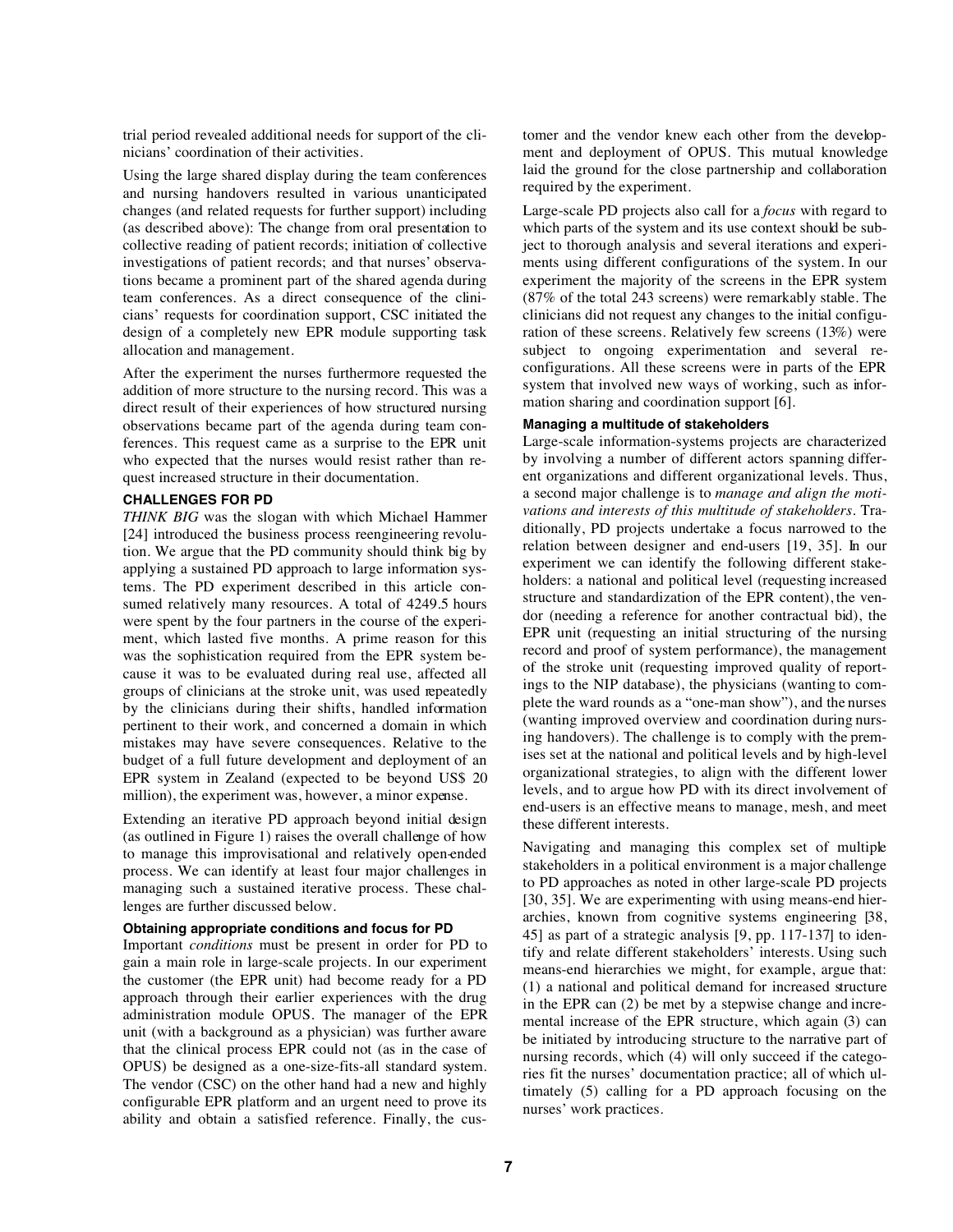#### **Managing a stepwise implementation process**

A third major challenge is to effectively *manage sustained large-scale iterative PD experiments forming an overall stepwise implementation process*. This includes managing individual PD experiments as well as an overall stepwise implementation process that involves a series of PD experiments. The latter introduces an important problem of representation: Our experiment was, for example, carried out in close collaboration with one clinical speciality. It remains an open question how well the results are transferable to similar specialities at other hospitals.

Our PD approach entails conducting a series of experiments where functional prototypes are evaluated during real use comprising a stepwise implementation process as suggested by Markus [31]. The stepwise implementation process stands in contrast to the traditional way of managing large IT projects as 'design first then implement' [31, p. 17]: Implementing as a sequence of steps with no iterations or improvisation reflected in the prevailing way of conducting competitive bids and in the common IT contract form. The argument for a stepwise process includes both the problems related to the traditional implementation process and the less risky process of ongoing incremental implementation. This introduces, however, the challenge of managing an implementation process that acknowledge the need for improvisation – the very complexity to which the traditional approach is blind (the 'myth of the methodology', [31, p. 18]).

There is no final answer regarding how PD can manage this challenge. In our research we investigate how to manage a stepwise design and implementation process on the basis of identifying and measuring the effects of using a system. The sustained PD approach facilitates an iterative process managed by means of the effects of using a system: The anticipated changes can be specified in terms of usage effects focusing on the work domain in question (e.g., to be able to complete the ward rounds as a "one-man show"). We have been successful in convincing managers from both the customer and the vendor that such a sustained focus on effects is a promising idea, which might potentially lead to an effects-based commercial contract model where the customer's payments are dependent on effects arising from using the vendor's system [42]. However, this research is only in progress and many questions are still unresolved.

# **Conducting realistic large-scale PD experiments**

A fourth major challenge concerns the *methodological question of how to conduct realistic large-scale PD experiments* to evaluate prototype systems during real work. Our experiment raises two issues in respect to this challenge: the restricted timeframe for evaluations and the need for precautions against errors.

The timing of real-life experiments is a trade-off between, on the one hand, evaluating early and quickly to acknowledge project deadlines, save resources, and curtail diffusion of ineffective systems and, on the other hand, evaluating

after a longer period of time to allow system errors to be corrected, users to gain proficiency, work practices to stabilize, use situations to reach their true level of heterogeneity, emergent and opportunity-based changes to develop, and long-term outcomes to emerge. If a PD experiment is biased toward early and brief evaluation to honor the realities of IT projects, the consequences of various learning effects become critical to the interpretation of the experiment.

In our experiment the trial period was five days. In this short period of time none of the clinicians gained proficiency in using the EPR system and their ways of working were thus in flux, whereas their prior use of paper records was facilitated by long-standing work practices. It is encouraging that some improvements could be identified after using the EPR system for only five days. However, longer trial periods are highly desirable, also as a means of getting beyond the goodwill that can be invested in trying something new for a restricted period of time.

Special precautions against errors may be necessary to evaluate systems during real use. PD experiments involve a balancing of the benefits of evaluating prototype systems during real use against the confounds introduced by the necessity of special precautions to safeguard against unacceptable errors. While experiments with real use increases validity and the possibility of unanticipated discoveries, special precautions may reduce validity. For safety-critical systems it may not be acceptable to leave users to trial and error when they encounter situations not covered by training. The project context will often preclude that evaluations are postponed until special precautions are no longer necessary. Thus, either users must have ready access to support or evaluations must move to laboratory settings. Apart from more control over possible confounds laboratory settings provide for a simplified organizational setup and may in a number of situations be an alternative, yet not as convincing, way of performing narrowly focused evaluations.

In our experiment the clinicians were supported by shadows and certain parts of the EPR system were simulated by a back office using Wizard of Oz techniques. These precautions were necessary as troubles and misunderstandings in using the system might entail risk to patient health. But with these precautions in place the EPR system could replace paper records for the duration of the trial period.

# **CONCLUSION**

The 10th biannual anniversary PDC marks a milestone in the history of participatory design. PD has obtained international reputation and widespread application. Yet, as Shapiro [40] notes, PD still seems reluctant to become engaged in the development of large-scale information systems. He calls for devising a collective strategy for doing so. There is no doubt that PD has a lot to offer but also that PD approaches will face considerable challenges if claiming a serious influence in the design and implementation of large-scale information systems.

We have suggested a collective PD strategy by means of an ambitious and sustained PD approach, emphasizing that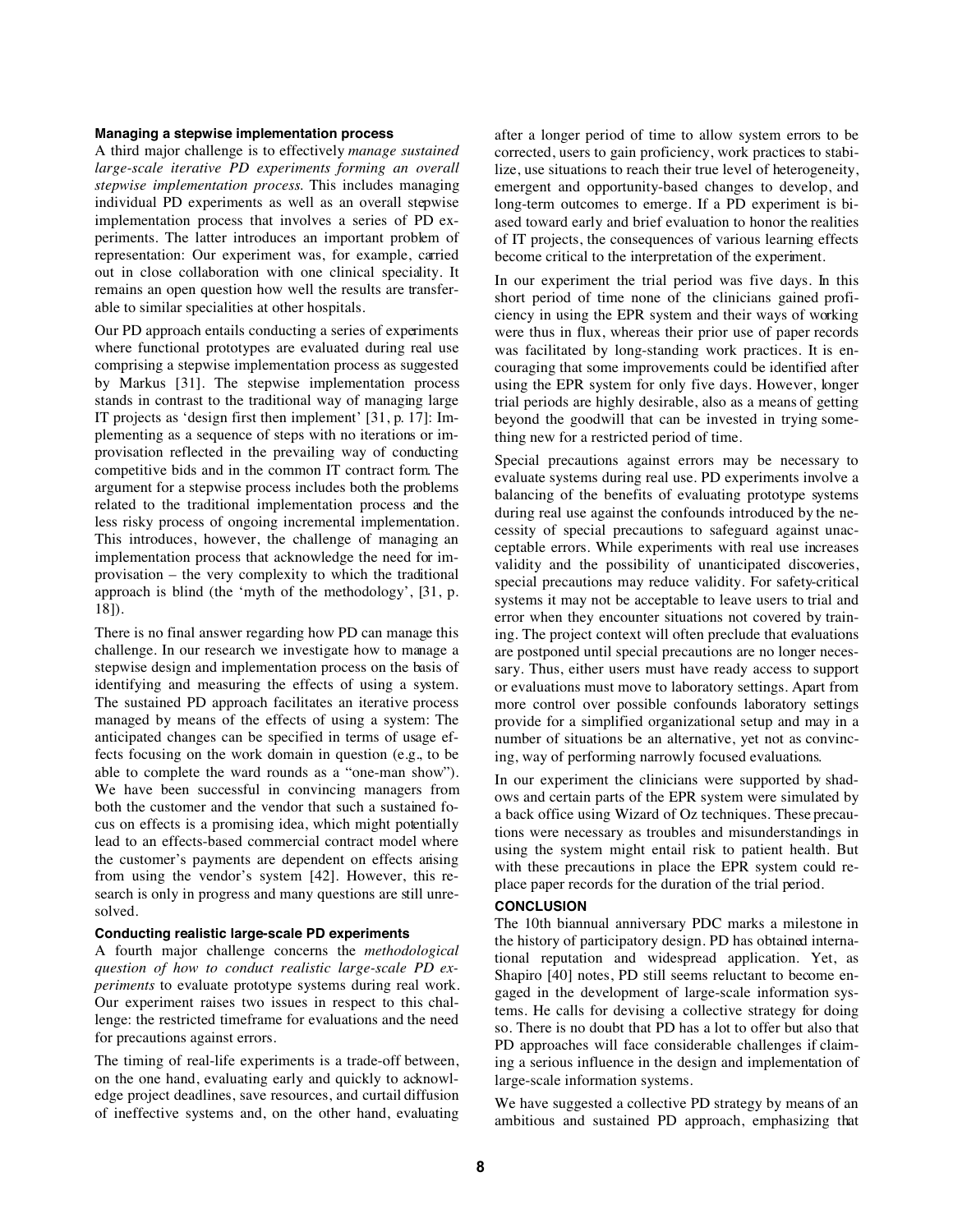mutual learning situations should be provided throughout the organizational implementation and use of large-scale systems. This acknowledges the uncertainties of technology-driven organizational change and at the same time poses the challenge of treating the entire design and implementation process as a process of genuine development. Our PD approach incorporates anticipated as well as emerging and opportunity-based change, as identified by Orlikowski and Hofman [36]. We argue for large-scale PD experiments transcending traditional prototyping tests by evaluating fully integrated systems exposed to real work situations. Thus, our PD approach extends initial design and development into a sustained and ongoing stepwise implementation, defined by Markus [31] as a technochange prototyping approach.

We have reflected on our experiences leveraging PD in the Danish healthcare sector and reviewed the important lessons we can identify. Four major challenges have been discussed: The establishment of appropriate conditions and focus for PD, handling the different interests of a multitude of stakeholders, management of an ongoing and stepwise implementation process guided by a series of large-scale PD experiments, and the conduct of experiments during which the system is in real use, though it is still being designed as opposed to deployed.

So far, this PD approach has yielded promising results in the Danish healthcare sector. Applying it, however, forces us to meet the challenges described. It hereby raises a number of how-to questions that cannot be satisfactorily answered with general methodological guidelines. What we need is research, preferably action research, that refines this PD approach by applying it in a number of cases and thereby stimulates the mutual creation and sharing of knowledge and experiences. We encourage the PD community to join forces, think big, and strive for success also in the case of large-scale information systems.

# **REFERENCES**

- 1. Balka, E. Inside the Belly of the Beast: The Challenges and Successes of a Reformist Participatory Agenda, in *Proceedings of PDC'06* (Trento, Italy, August 2006), ACM Press, 134-143.
- 2. Balka, E. and Kahnamoui, N. Technology Trouble? Talk to Us: Findings from an Ethnographic Field Study, in *Proceedings of PDC'04*, (Toronto, Canada, 2004), ACM press, 224-234.
- 3. Balka, E., Wagner, I. and Jensen, C.B. Reconfiguring critical computing in an era of configurability, in *Proceedings of the 4th decennial conference on Critical computing*, (Århus, Denmark, August 2005), ACM Press, 79-88.
- 4. Bansler, J. and Havn, E. Information Systems Development with Generic Systems, in *Proceedings of ECIS'94*, (Breukelen, The Netherlands, May 1994), Nijenrode University Press, 707-715.
- 5. Bardram, J.E., Hansen, T.R. and Soegaard, M. Aware-Media – A Shared Interactive Display Supporting So-

cial, Temporal, and Spatial Awareness in Surgery, in *Proceedings of CSCW'06,* (Banff, Alberta, Canada, November 2006), ACM Press, 109-118.

- 6. Barlach, A. and Simonsen, J. Which Parts of a Clinical Process EPR Needs Special Configuration, in *Proceedings of MEDINFO'07,* (Brisbane, Australia, August 2007), IOS Press, 1048-1052.
- 7. Bjerknes, G. and Bratteteig, T. The memoirs of two survivors: or evaluation of a computer system for cooperative work, in *Proceedings of CSCW'88,* (Portland, OR, September 1988), ACM, 167-177.
- 8. Blomberg, J., Giacomi, J., Mosher, A. and Swenton-Hall, P. Ethnographic Field Methods and Their Relation to Design, in Schuler, D. and Namioka, A. (eds.) *Participatory Design: Principles and Practices*, Lawrence Erlbaum Associates, London, UK, 1993, 123-155.
- 9. Bødker, K., Kensing, F. and Simonsen, J. *Participatory IT Design. Designing for Business and Workplace Realities*. MIT press, Cambridge, Massachusetts, 2004.
- 10. Bødker, K., Simonsen, J. and Pors, J.K. Strategies for Organizational Implementation of Networked Communication in Distributed Organizations, in Heilesen, S.B. and Jensen, S.S. (eds.) *Designing for Networked Communications: Strategies and Development*, Idea Group Publishing, Hershey-London, 2007, 52-74.
- 11. Bødker, S. Creating Conditions for Participation: Conflicts and Ressources in Systems Design. *Human-Computer Interaction*, 11, 1996, 215-236.
- 12. Bødker, S. and Buur, J. The Design Collaboratorium—a Place for Usability Design. *ACM Transactions on Computer-Human Interaction*, *9* (2), 2002, 152–169.
- 13. Bonnerup, E. (ed). *Erfaringer fra statslige IT-projekter – hvordan gør man det bedre?* [Experiences from government IT-projects – how can you do it better?] (Bonnerup rapporten), Teknologirådet, 2001.
- 14. Bossen, C. Participation, power, critique: constructing a standard for electronic patient records, in *Proceedings of PDC'06* (Trento, Italy, August 2006)*,* ACM Press, 95-104.
- 15. Büscher, M., Eriksen, M.A., Kristensen, J.F. and Mogensen, P.H., Ways of Grounding Imagination, in *Proceedings of PDC'04*, (Toronto, Canada, 2004), ACM press, 193-203.
- 16. Carroll, J.M., Kellog, W.A. and Rosson, M.B. The Task–Artifact Cycle, in Carroll, J.M. (ed.) *Designing Interaction: Psychology at the Human-Computer Interface*, Cambridge University Press, 1991, 74-102.
- 17. Christensen, M., Crabtree, A., Damm, C.H., Hansen, K.M., Madsen, O.L., Marqvardsen, P., Mogensen, P., Sandvad, E., Sloth, L. and Thomsen, M. The M.A.D. experience: Multiperspective application development in evolutionary prototyping, in *Proceedings of ECOOP'98,* (Brussels, Belgium, July *1998*), Springer Berlin (Lecture Notes in Computer Science), 13-40.
- 18. Ciborra, C.U. Improvisation and Information Technology in Organizations, in *Proceedings of ICIS'96*, (Cleveland, Ohio, December 1996), 369- 380.